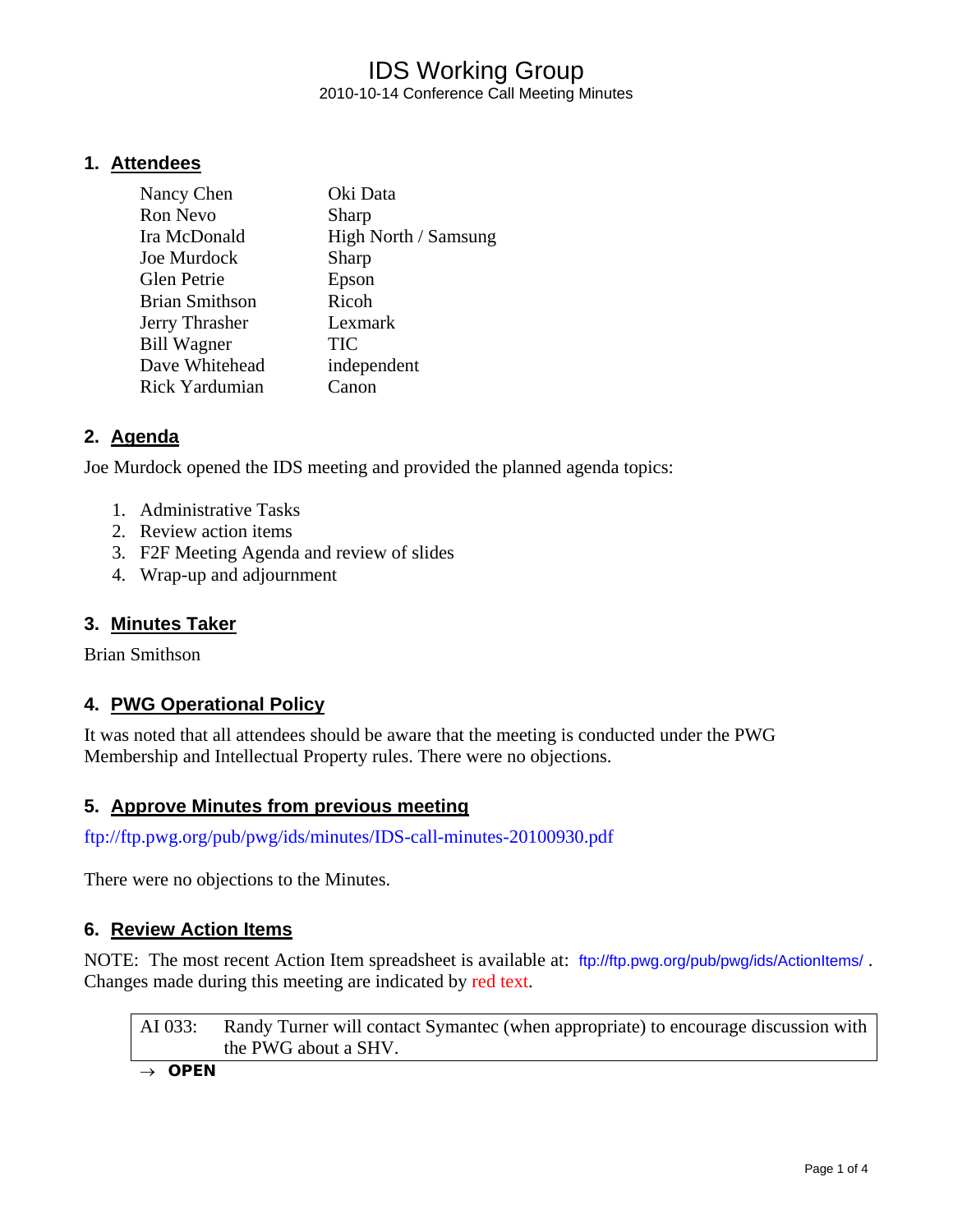# IDS Working Group

2010-10-14 Conference Call Meeting Minutes

| AI 034:            | Randy Turner will investigate Symantec's products and their method(s) to "remediate<br>noncompliant endpoints."                                  |
|--------------------|--------------------------------------------------------------------------------------------------------------------------------------------------|
| $\rightarrow$ OPEN |                                                                                                                                                  |
| AI 044:            | (For NEA Binding) Recast the NEA Binding document as a TCG TNC Binding<br>document.                                                              |
|                    | OPEN, reassigned to Jerry Thrasher, Ira McDonald, and Brian Smithson                                                                             |
|                    | AI 053: Write an MPSA newsletter article for publication in November                                                                             |
| Rewritten          | → OPEN, Joe Murdock and Bill Wagner                                                                                                              |
| AI 058:            | Create a first draft SCCM binding spec based on the NAP binding spec                                                                             |
|                    | ON HOLD, Joe Murdock and Ira McDonald<br>Due to priorities, this activity is put on hold.                                                        |
| AI 060:            | First draft of potential resource predicate values                                                                                               |
|                    | $\rightarrow$ OPEN, Joe Murdock                                                                                                                  |
| AI 063:            | Add the plan to a new section of the PWG wiki                                                                                                    |
|                    | $\rightarrow$ PARTIAL, Bill Wagner<br>Intro page has been done, but not linked to main page. Will add plan and then link it to<br>the main page. |
| AI 064:            | Outline an overview of IA&A                                                                                                                      |

→ *PARTIAL, Joe Murdock*  It is in the slides for the F2F, so we can close it then.

## **7. F2F Meeting Agenda**

### **7.1 Slides**

[ftp://ftp.pwg.org/pub/pwg/ids/Presentation/2010-10-20\\_IDS\\_F2Fd2.pdf](ftp://ftp.pwg.org/pub/pwg/ids/Presentation/2010-10-20_IDS_F2Fd2.pdf) [ftp://ftp.pwg.org/pub/pwg/ids/Presentation/2010-10-20\\_IDS\\_F2Fd2.ppt](ftp://ftp.pwg.org/pub/pwg/ids/Presentation/2010-10-20_IDS_F2Fd2.ppt) [ftp://ftp.pwg.org/pub/pwg/ids/Presentation/2010-10-20\\_IDS\\_plenaryd1.pdf](ftp://ftp.pwg.org/pub/pwg/ids/Presentation/2010-10-20_IDS_plenaryd1.pdf) [ftp://ftp.pwg.org/pub/pwg/ids/Presentation/2010-10-20\\_IDS\\_plenaryd1.ppt](ftp://ftp.pwg.org/pub/pwg/ids/Presentation/2010-10-20_IDS_plenaryd1.ppt)

There was some discussion about a new work item to create Supporting Documents for HCD Common Criteria evaluation. It will be discussed in detail during the face-to-face meeting. In summary:

For more than one year, NIAP and the P2600 WG have been discussing how to reconcile the current US Government PP for HCDs with NIAP's new approach to creating Standard PPs using tailored assurance to achieve greater reliability, consistency, and objectivity in product evaluations across multiple labs and schemes.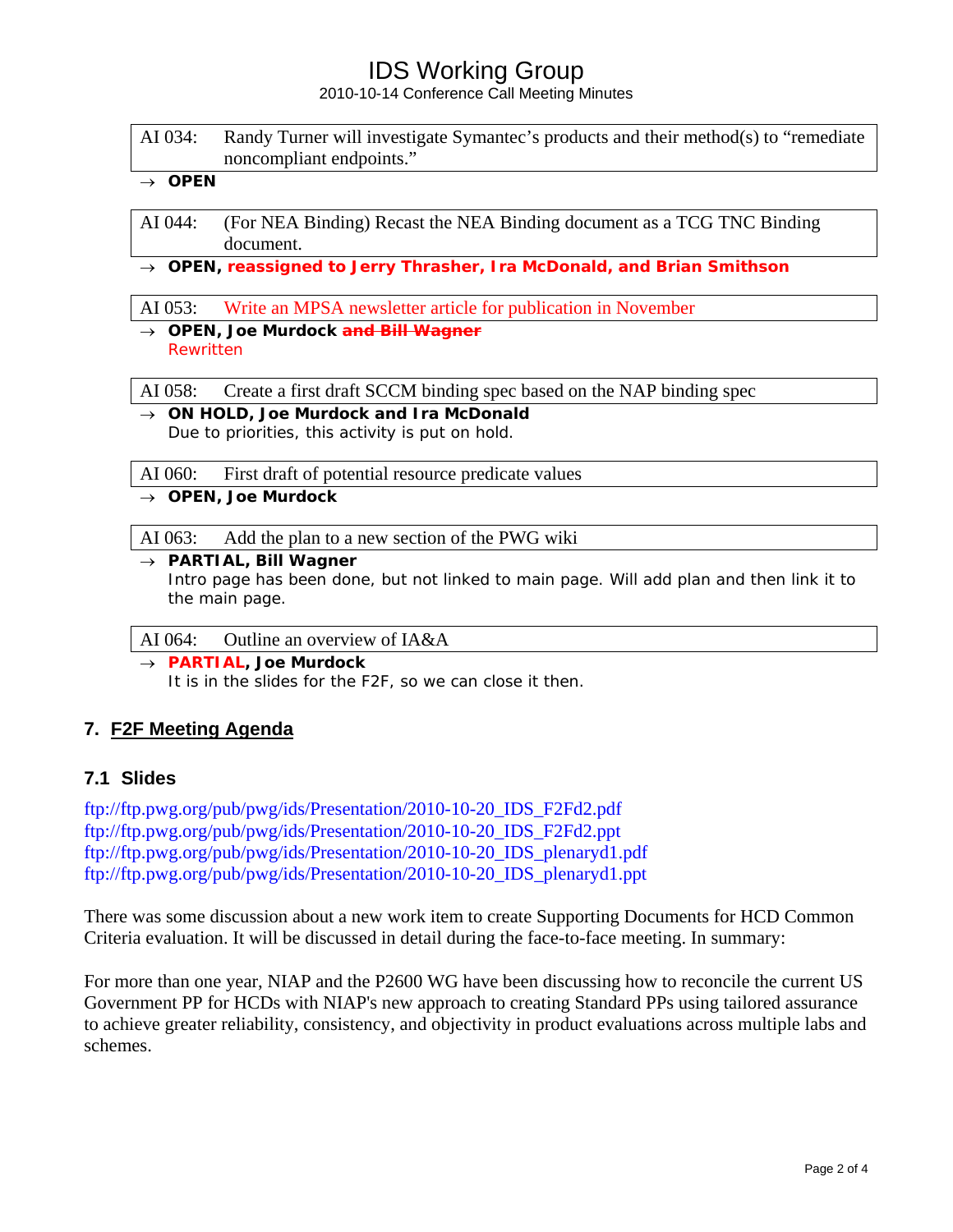# IDS Working Group

2010-10-14 Conference Call Meeting Minutes

About one year ago, NIAP agreed to continue to endorse 2600.1 as the US Government PP for Hardcopy Devices, and the P2600 WG agreed to work with NIAP to develop a new or revised PP sometime in the future.

In June, 2010, NIAP started discussions about how it might endorse 2600.2 instead of or in addition to 2600.1, possibly by augmenting 2600.2 with SFRs from 2600.1. The P2600 WG expressed many concerns about any such changes. Among the concerns: Vendors have made substantial investments in time to develop, promote, and conform to 2600.1. 2600.1 is now being used for many HCD evaluations at a variety of labs in several different schemes. Customers have been educated about the benefits of certification conforming to 2600.1 at its specified assurance level, and would be confused by changes in the new standard. Such changes would only downgrade the EAL, but otherwise would do little to achieve NIAP's objectives for the new Standard PP approach.

The P2600 WG would like to propose an alternative to changing 2600.1 or its endorsement by NIAP:

Unlike other Standard PPs that are under development, HCD vendors have many evaluations that are currently underway. In the next six to nine months we expect 8-10 certificates of conformance to 2600.1, covering 30-40 MFP models, evaluated by 4-5 labs and issued by 3-4 schemes. This provides a unique opportunity to gather input from multiple lab / multiple scheme evaluations, focusing on ATE and AVA, and to work with NIAP to create supporting documents for 2600.1 that provide technology-specific evaluation guidance based on real-world evaluation results.

The objective is that the supporting documents will help NIAP achieve its vision of greater reliability, consistency, and objectivity in HCD product evaluations across multiple labs and schemes, while also providing continuity to HCD vendors and customers who see 2600.1 as a useful and practical benchmark for HCD security.

The P2600 WG believes that it would be better to gather the input and develop the supporting documents under the auspices of the PWG, primarily because of the time and cost associated with creating documents in the P2600 WG. The IDS group is the natural place for this work to take place.

Although there is quite a bit of overlap, the people who are interested in 2600.1 and Common Criteria are not necessarily the same as the current IDS participants. Also, we will need to accommodate some international participation in the development of supporting documents. Therefore, we might hold separate teleconferences for this new work item.

For more information about supporting documents, you can see examples of supporting documents for the SmartCard industry and for the CC here: [http://www.commoncriteriaportal.org/supporting/,](http://www.commoncriteriaportal.org/supporting/) and the CCRA procedure for getting approval for supporting documents can be found here:<http://www.commoncriteriaportal.org/files/operatingprocedures/2006-09-003.pdf>

We will send an outline of our proposal to NIAP this week, and hope to have some initial feedback from them before the IDS face-to-face in Lexington.